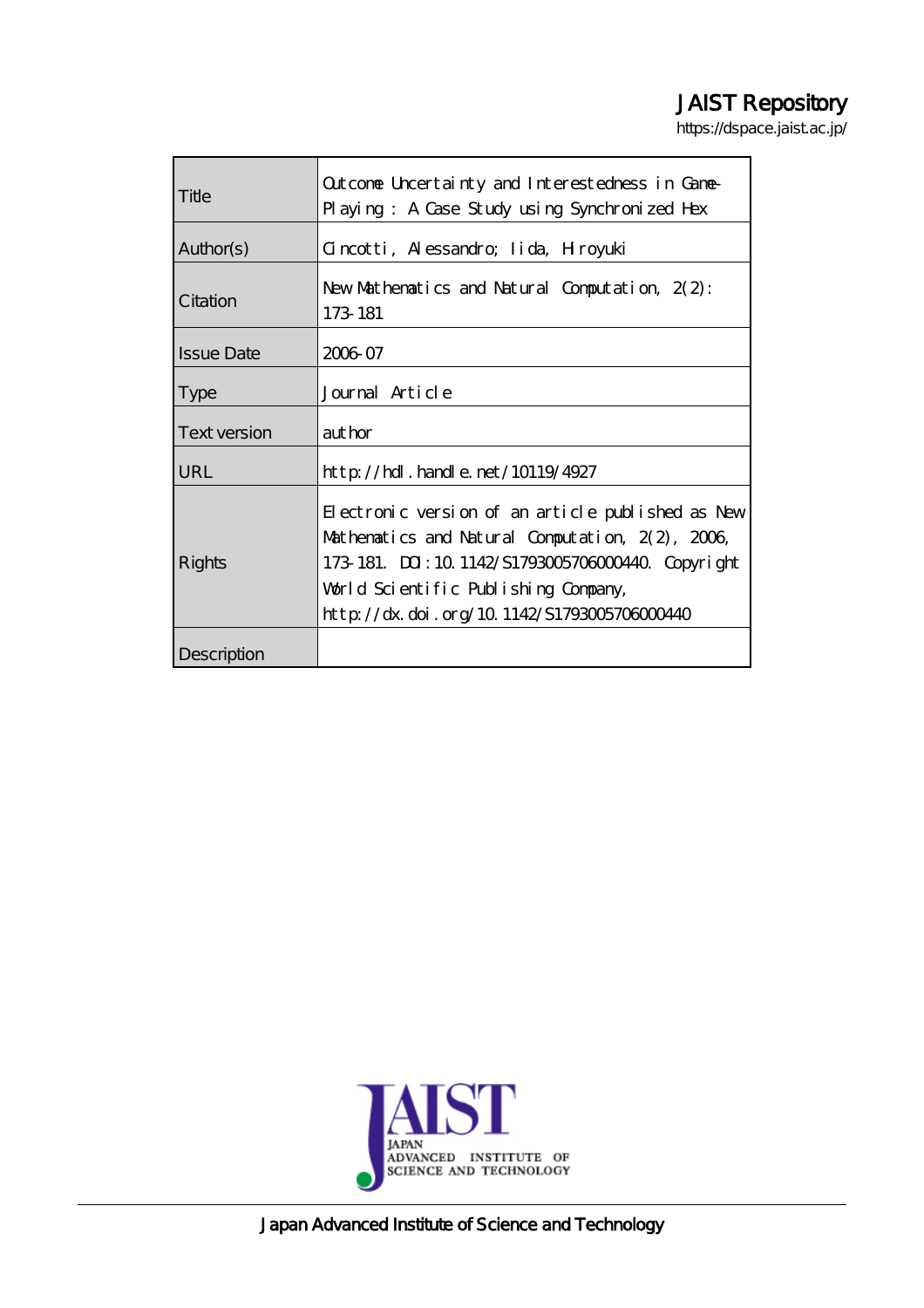## OUTCOME UNCERTAINTY AND INTERESTEDNESS IN GAME-PLAYING: A CASE STUDY USING SYNCHRONIZED HEX

ALESSANDRO CINCOTTI∗

Research Unit for Computers and Games Japan Advanced Institute of Science and Technology 1-1 Asahidai, Nomi, Ishikawa, 923-1292, Japan cincotti@jaist.ac.jp

#### HIROYUKI IIDA

Research Unit for Computers and Games Japan Advanced Institute of Science and Technology 1-1 Asahidai, Nomi, Ishikawa, 923-1292, Japan iida@jaist.ac.jp

PRESTO, Japan Science and Technology Agency, Japan

Outcome uncertainty is a key-factor to measure the interestedness of a game because people are not attracted by the game where the outcome is easily predictable. To create new variants of classical games is quite easy but to refine solved games, in order to make them much more fascinating, is challenging. We introduce two simple techniques (synchronism and stochastic elements) to refine the game of Hex. Experimental results show an increment of the outcome uncertainty defined as entropic function.

Keywords: Outcome Uncertainty; Interestedness; Synchronized Hex.

#### 1. Introduction

The relation between games and uncertainty has been recently discussed and analyzed in the sense that uncertainty epitomizes a game <sup>1</sup>. Uncertainty in game-playing can be characterized in terms of (i) winning strategy, (ii) game outcome, and (iii) the game-theoretical value.

- (i) This kind of uncertainty concerns the players because it is strictly connected to their difficulties of selecting the best moves in order to win the game.
- (ii) Typically, people enjoy a game while trying to guess the final result. Moreover, the prediction of the audience is much more objective compared to the players' prevision because the audience is not directly involved in the game and no psychological aspects affect its judgment.
- (iii) Formally, the game-theoretical value represents the outcome of a game under ideal play, i.e., when both players apply their best strategy. Therefore, this

∗Corresponding author.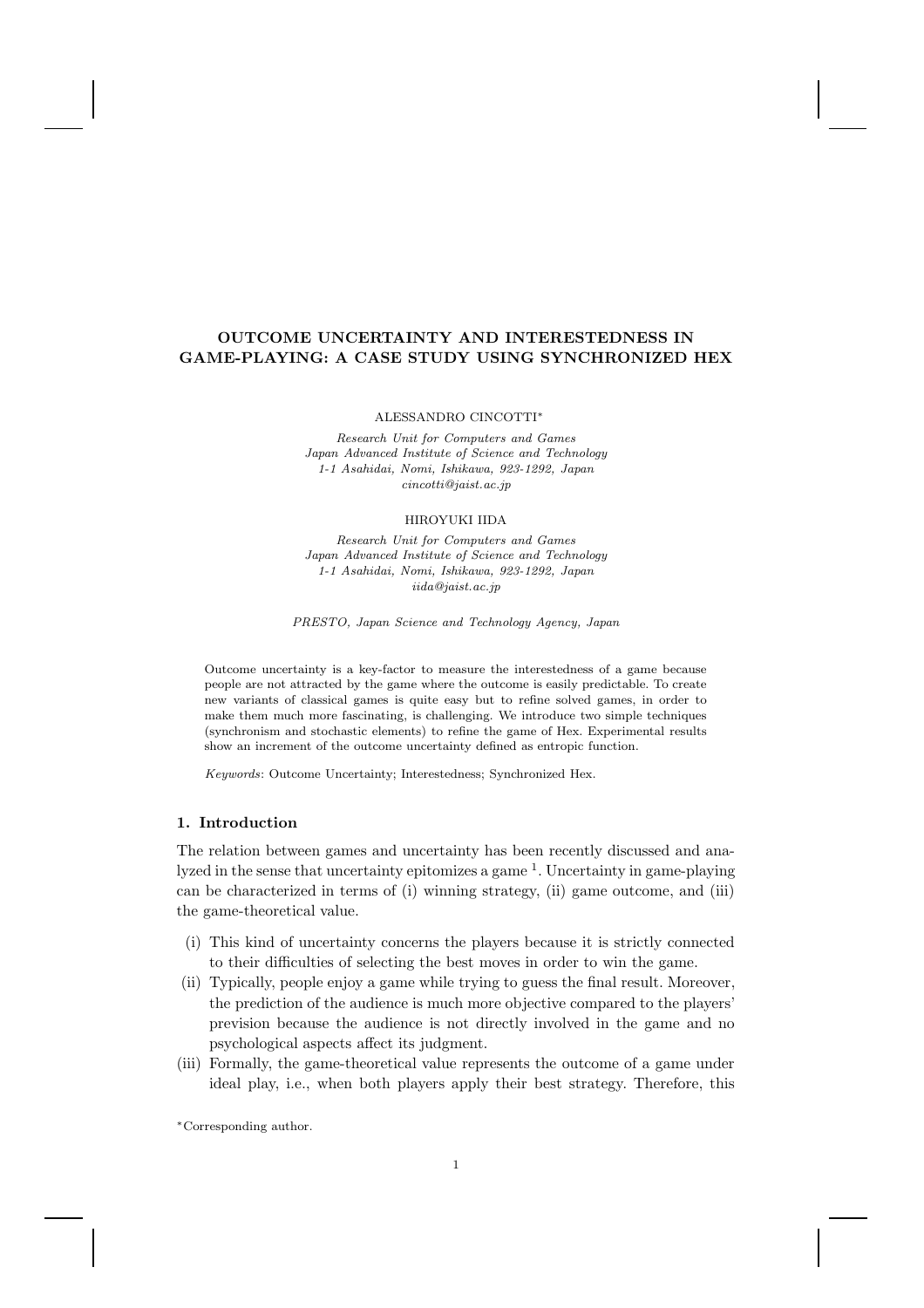type of uncertainty is related to the nature of the game itself and generally game theorists are interested in this specific aspect of the game.

From the perspective of enjoying a game the second kind of uncertainty is essential because it emphasizes the importance of the process which reveals the outcome of the match gradually during its progress<sup>2</sup>. Undoubtedly, to be able to predict the outcome of a game after few moves from the initial position makes the game unexciting. In contrast, a fascinating game should always be unpredictable until the last moves of the game.

Because of recent advancements in computer technology, some of the traditional two-player complete information games have been solved and their theoretical values have become known <sup>3,4</sup>. Clearly, people tend to lose interest in a solved game because there is not more any kind of uncertainty about the outcome. For example, in Tic-Tac-Toe under perfect play a game always ends in a draw. In which way is it possible to refine a solved game to make it still stimulating and enjoyable?

Morphling<sup>5</sup> is a computer program for designing and playing whole class of combinatorial 2-person games. Such program is able to measure automatically the interestedness of a game while evaluating some criteria as average length of game, drawing quota, balanced chances or advantage for a certain player, etc.

In this paper, we measure the interestedness of a game using the concept of late chance or outcome uncertainty and introduce two simple techniques: synchronism and stochastic elements. The idea of synchronized games have been introduced in <sup>6</sup>. In such games both players move contemporaneously, therefore it does not exist any *unfair* advantage due to the turn to move. We use the game of Hex  $^{7,8}$  as a case study because in this game, as known, the first player has always a winning strategy and for small board's size it has been completely solved <sup>9</sup>, i.e., we know exactly the winning strategy.

## 1.1. Outline

In section 2 we explain the idea of synchronized games and introduce some new variants of the game of Hex. Moreover, we define the players' model that we use in our self-play experiments.

In section 3 we use an entropic function to measure the outcome uncertainty during the different phases of a game. This method was previously introduced in  $10$  and applied to the game of Chess to analyze the outcome uncertainty when players with different strength face off.

In section 4 and 5 we present respectively our experimental results and discussion. In particular, we focus on the outcome uncertainty in the final phase of games in order to understand whether new versions of Hex are much more exciting than the original version.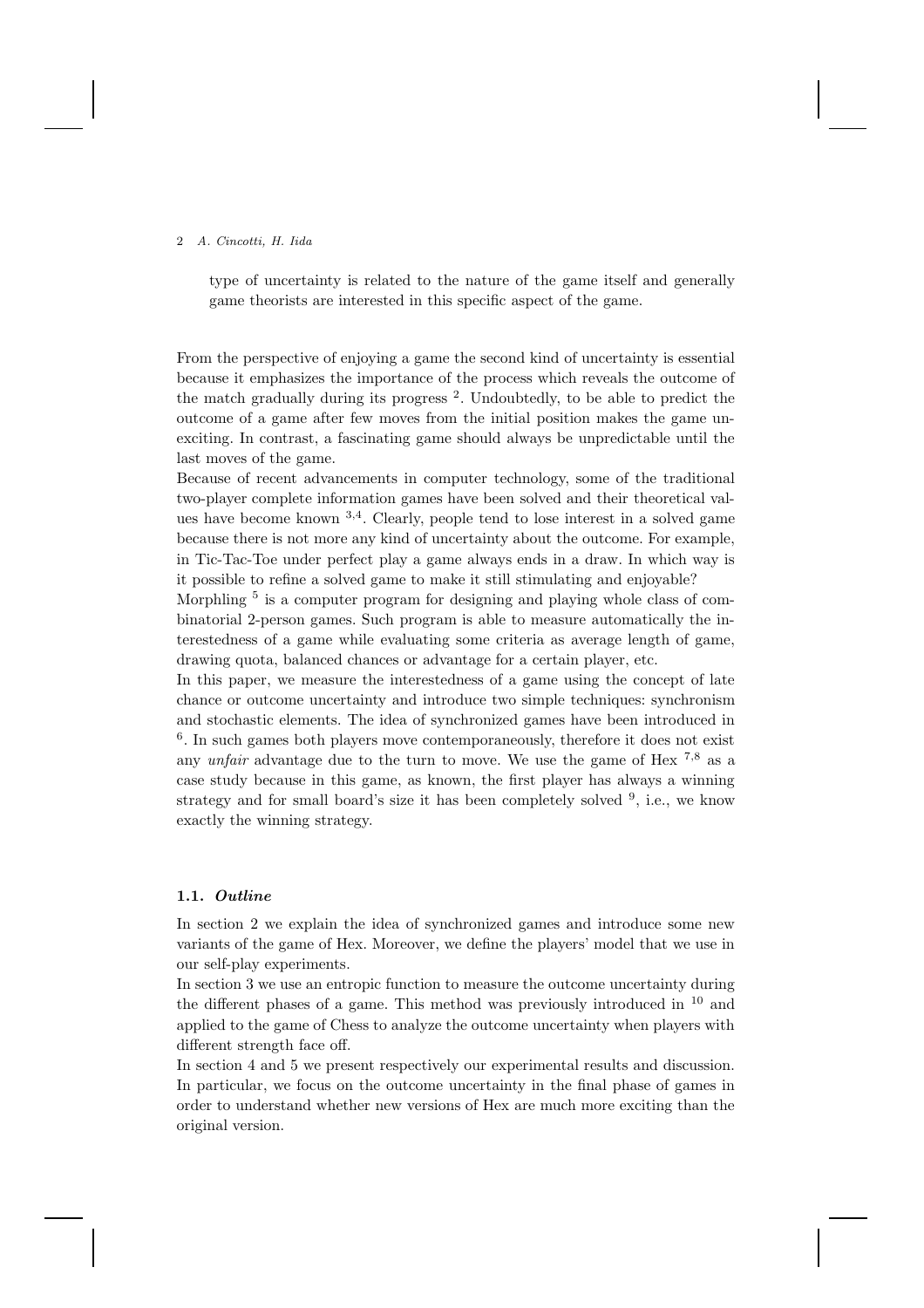## 2. Synchronized Hex

The basic idea behind synchronized games is to abolish the concept of turns; both players make their moves at the same time until the end of game, therefore no player has an unfair initial advantage. Below we describe the modifications introduced in the game of Hex.

# 2.1. Rules

In synchronized Hex, if both players want to play in the same board's cell then a conflict occurs. How can we resolve this kind of conflicts?

One simple idea is to permit both players to play in the same cell; this choice has a crucial consequence because in this way we introduce the possibility to get a draw which is impossible in the normal game of Hex. Another simple idea is to flip a coin to decide which player can move when a conflict comes out. This second possibility is more drastic compared to the first one but it remains still impossible to get a draw. Actually, it is possible to consider the two solutions previously described as two particular cases of a more general methodology.

Let  $X = \{p,(1-p)/2,(1-p)/2\}$  be a probabilistic distribution where  $0 \le p \le 1$  is the probability that, in case of conflict, both players will move in the same cell, and  $(1-p)/2$  is the probability that only the black player will make his/her move. The probability that only the white player will make his/her move must be the same of the black player to maintain a fair game. When  $X = \{1, 0, 0\}$  we always permit both players to move in the same cell instead when  $X = \{0, 1/2, 1/2\}$  we always flip a coin to decide which player is allowed to move in the conflictual cell.

Now we have a flexible way to resolve a conflict and we can describe the modification introduced in the game of synchronized Hex.

- LV0 rule: It is the normal way to play.
- LV1 rule: At each step, both players execute their move contemporaneously, if a conflict occurs then it will be resolved according to the probabilistic distribution X fixed before the game starts.
- LV2 rule: Both players have to announce at the same time the next two moves and execute them. If the second move of one player is equal to the first move of the other player, this second move is not allowed to be executed. If the first (second) move of one player is equal to the first (second) move of the other player, then the conflict will be resolved according to the probabilistic distribution  $X$  fixed before the game starts.

#### 2.2. Players' model

Introducing stochastic elements in synchronized games (e.g., to flip a coin) to resolve conflicts has a remarkable effect on the game strategy. In the game of backgammon it is still possible to apply the minimax algorithm introducing probabilistic nodes in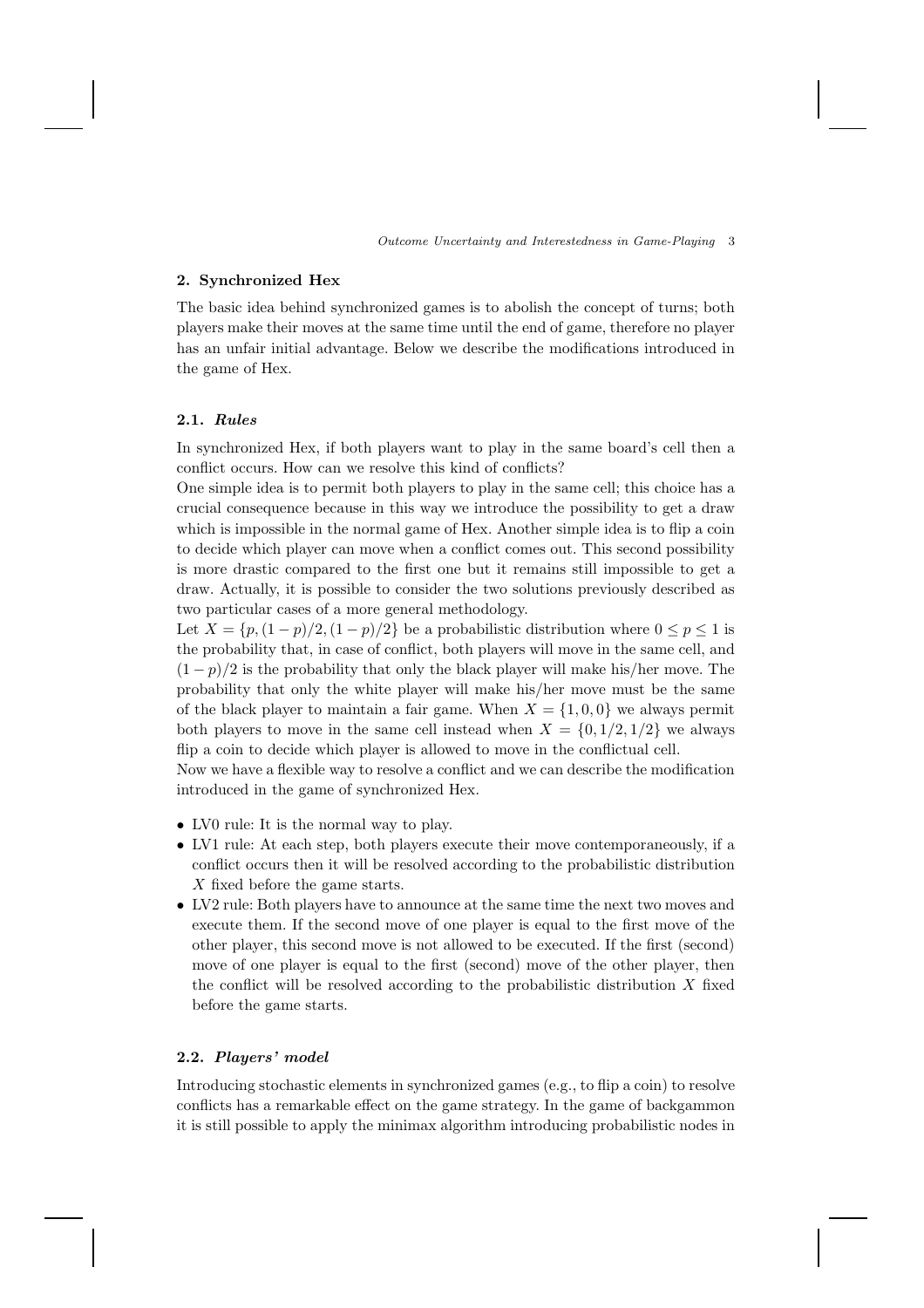the decisional tree and calculating the expectation value of each option <sup>11</sup>. In synchronized games, this model does not work because even if we know the probability by which we resolve the conflict, we have no idea about the probability to have a conflict considering that it depends on the opponent's move. Therefore, for our experiments we define computer players which play using two different heuristics:

- P1 (Attack). This player finds the shortest path (i.e, the path where it is necessary the minimum number of marks to complete the chain) between its two sides of the board and chooses one (LV0 and LV1) or two (LV2) cells belonging to this path in a random way. If there exists more than one minimum path it just chooses one randomly.
- P2 (Attack and Defense). This player is stronger than the previous one because it chooses one cell (or two cells in LV2) in its shortest path which is (are) involved in the shortest path (if there exists more than one path it just chooses one randomly) of its opponent.

## 3. Outcome Uncertainty

According to the information theory  $^{12}$ , a measure of uncertainty for a probability distribution  $P = (p_1, p_2, \ldots, p_n)$  is defined as

$$
H(P) = -\sum_{i=1}^{n} p_i \ln p_i
$$
 (3.1)

Analogously, we can define the outcome uncertainty of a game position  $G$  as an entropic function:

$$
U(G) = -\sum_{i=1}^{k} p_i \ln p_i
$$
\n(3.2)

where

- $k$  is the number of possible outcomes (1 White wins, 2 Black wins, and 3 the game ends in a draw). Therefore, the max uncertainty will be either  $ln(2)$  or ln(3) because it depends on the possibility to get a draw.
- $p_i$  is the probability that the outcome of the game G will be *i*.

In order to calculate the probability  $p_i$ , we execute 1000 self-play experiments beginning from the game position  $G$  and we calculate

$$
p_1 = N_W/N \tag{3.3}
$$

$$
p_2 = N_B/N \tag{3.4}
$$

$$
p_3 = N_D/N\tag{3.5}
$$

where  $N_W$ ,  $N_B$ , and  $N_D$  are respectively the number of times White wins, Black wins, and the game ends in a draw. In this way, it is possible to calculate the outcome uncertainty from the beginning (empty board) to the end of the game. We observe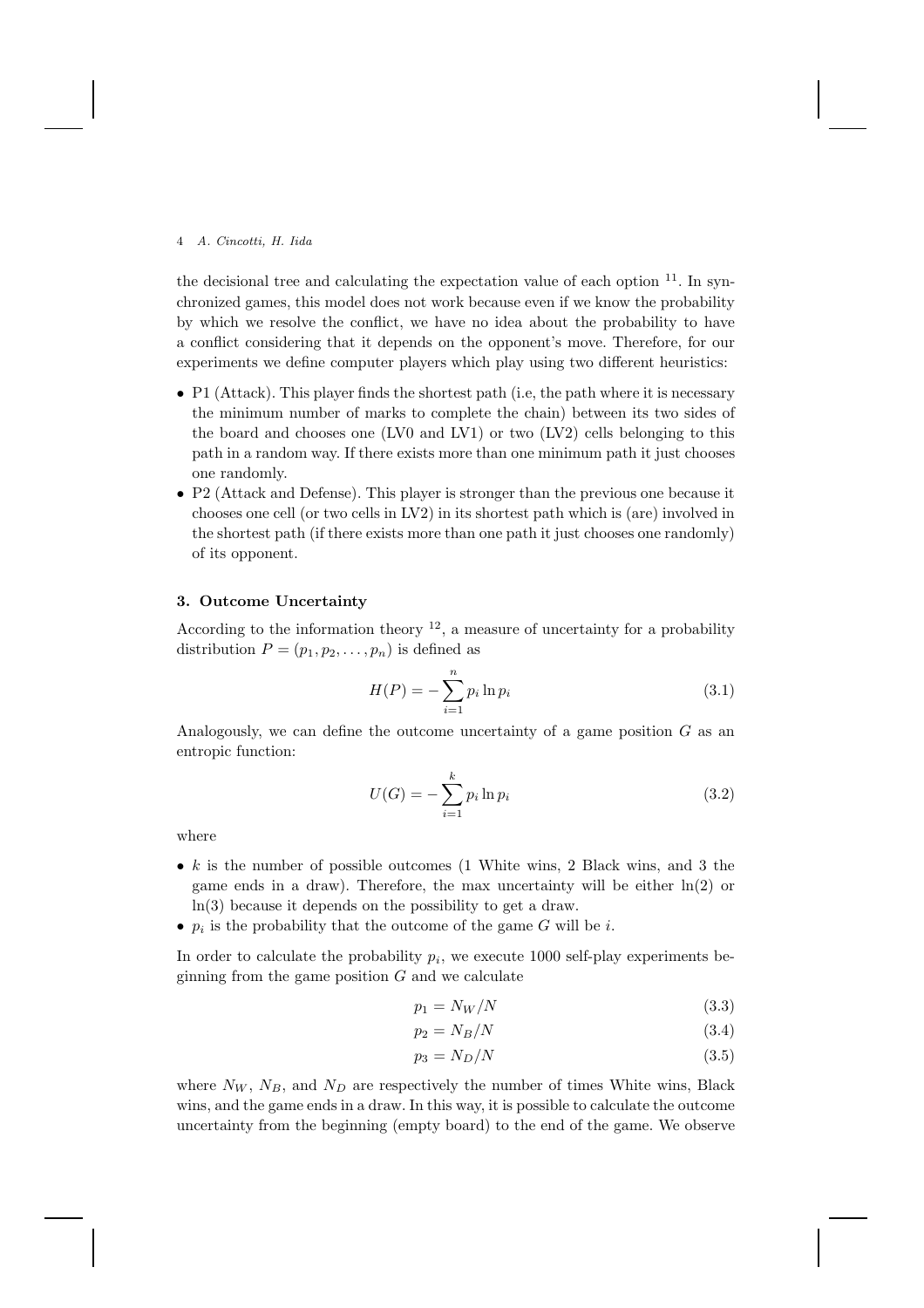that the players P1 and P2 are not deterministic therefore we have executed 1000 games to calculate the average value of the outcome uncertainty. It follows that for a 5 by 5 board's size we have evaluated about  $D * 10^6$  positions where D is the average length of the game. If we increase the dimension of the board then we have to increase the number of self-play experiments as well as the number of games to calculate the average value of the outcome uncertainty and all the process becomes time-consuming.

## 4. Experimental Results

Experimental results show the average value of the outcome uncertainty during the course of a typical game, i.e., from the beginning to the average length of the game. We measure the length of the game in number of turns where every turn is represented by:

- one move for the black player and one move for the white player in LV0,
- one move for the black player and one move for the white player in LV1 (Of course, in this case the two moves occur simultaneously),
- two moves for the black player and two moves for the white players in LV2 that occur according to the LV2 rule previously described.

Figure 1 shows the results for  $P1$  vs.  $P1$  on a 5 by 5 board's size where p is the probability that players move in the same cell when a conflict occurs. We recall that for those games which cannot finish in a draw, i.e., LV0, LV1 ( $p = 0$ ), and LV2 ( $p = 0$ ), the max value of uncertainty is  $\ln(2)$ . Instead, for those games where it is possible to get a draw, i.e., LV1 ( $p = 1/2$ ), LV1 ( $p = 1$ ), LV2 ( $p = 1/2$ ), LV2  $(p = 1)$ , the max value of uncertainty is ln(3). The result concerning P1 vs. P2 and P2 vs. P2 are shown respectively in Figure 2 and 3.

## 5. Discussion

What is the desiderable relation between the outcome uncertainty and interestedness? We believe that an enjoyable game should be characterized by a fast decrement of uncertainty only in the final phase of the game. In this way, players play under great tension and the outcome of the game is uncertain until the very end of the game.

Table 1 shows the average branching factor, average game length (as number of turns), search-space complexity, and the average percentage of outcome uncertainty solved in the  $D-1$ -th turn, i.e., one turn before to reach the average length of the game for  $P1$  vs.  $P1$  on a 5 by 5 board's size. The values of U greater than the value obtained using LV0 are indicated in boldface.

Table 2 and 3 show the same data respectively for P1 vs. P2 and P2 vs. P2. We can make the following observations:

(i) Using LV2 rule produces a huge increment of the average branching factor and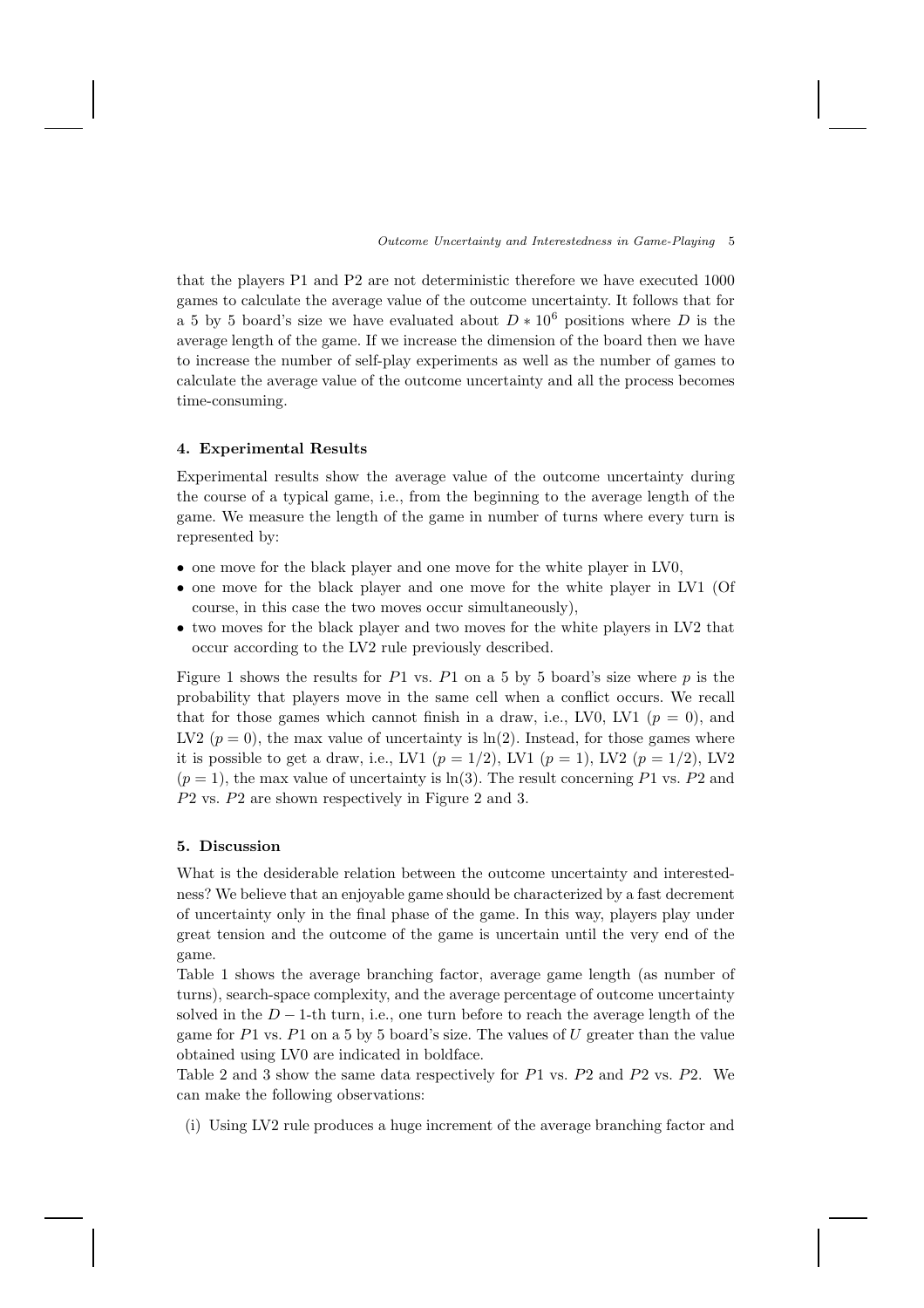a decrement of the average length of the game. As consequence, we have an increment of the complexity compared to LV0.

- (ii) The average percentage of outcome uncertainty solved  $U$  increases as  $p$  decreases. This is true for both rules LV1 and LV2. When  $p$  decreases, the probability to get a draw decreases and games become more unpredictable.
- (iii) LV2 dominates LV1, i.e., the value of  $U$  using LV2 is always greater than the value of U using LV1 when we use the same probability  $p$ . As consequence, the game of synchronized Hex using LV2 ( $p = 0$ ) rule results the most fascinating version.
- (iv) The previous observations are true even for P1 vs. P2 and P2 vs. P2 but we note that only in a few cases it is possible to get a value of  $U$  greater than LV0. It means that to refine a game, when players have different skills or when players are both expert, is much more difficult than to refine a game for beginner players.

#### 6. Conclusions and Future Works

A case study using the game of synchronized Hex and some possible variants was presented to study the relation between the outcome uncertainty defined as entropic function and the interestedness of the game. We believe that the outcome uncertainty is a key-factor to valuate the interestedness of the game. Moreover, experimental results show that we are able, using together synchronism and stochastic elements, to produce an increment of the outcome uncertainty. It follows that these two techniques represent a possible approach to refine solved games.

Future works concern the following points:

- To introduce synchronism and stochastic elements in more complex games such as Checkers, Chess, Shogi, etc.
- To define a mathematical model in order to measure the interestedness in gameplaying.

#### References

- 1. H. Iida, Master's Psyche, in Psychology Series: New Way with Art Psychology, ed. M. Koyasu (2005), in Japanese.
- 2. H. Iida, N. Takeshita and J. Yoshimura, A Metric for Entertainment of Board games: its implication for evolution of chess variants, in Entertainment Computing: Technologies and Applications, eds. R. Nakatsu and J. Hoshino (Kluwer Academic Publishers, Boston, 2003), pp. 65–72.
- 3. L. V. Allis, I. S. Herschberg and H. J. van den Herik, Which Games Will Survive?, in Heuristic Programming in Artificial Intelligence 2: the second computer olympiad, eds. D. N. L. Levy and D. F. Beal (Ellis Horwood, Chichester, 1991), pp. 232-243.
- 4. H. J. van den Herik, J. W. Uiterwijk and J. van Rijswijck, Games solved: Now and in the future, Artificial Intelligence 134 (2002) 277–311.
- 5. I. Althofer, Computer-Aided Game Inventing, available at www.minet.unijena.de/preprints/althoefer 03/CAGI.pdf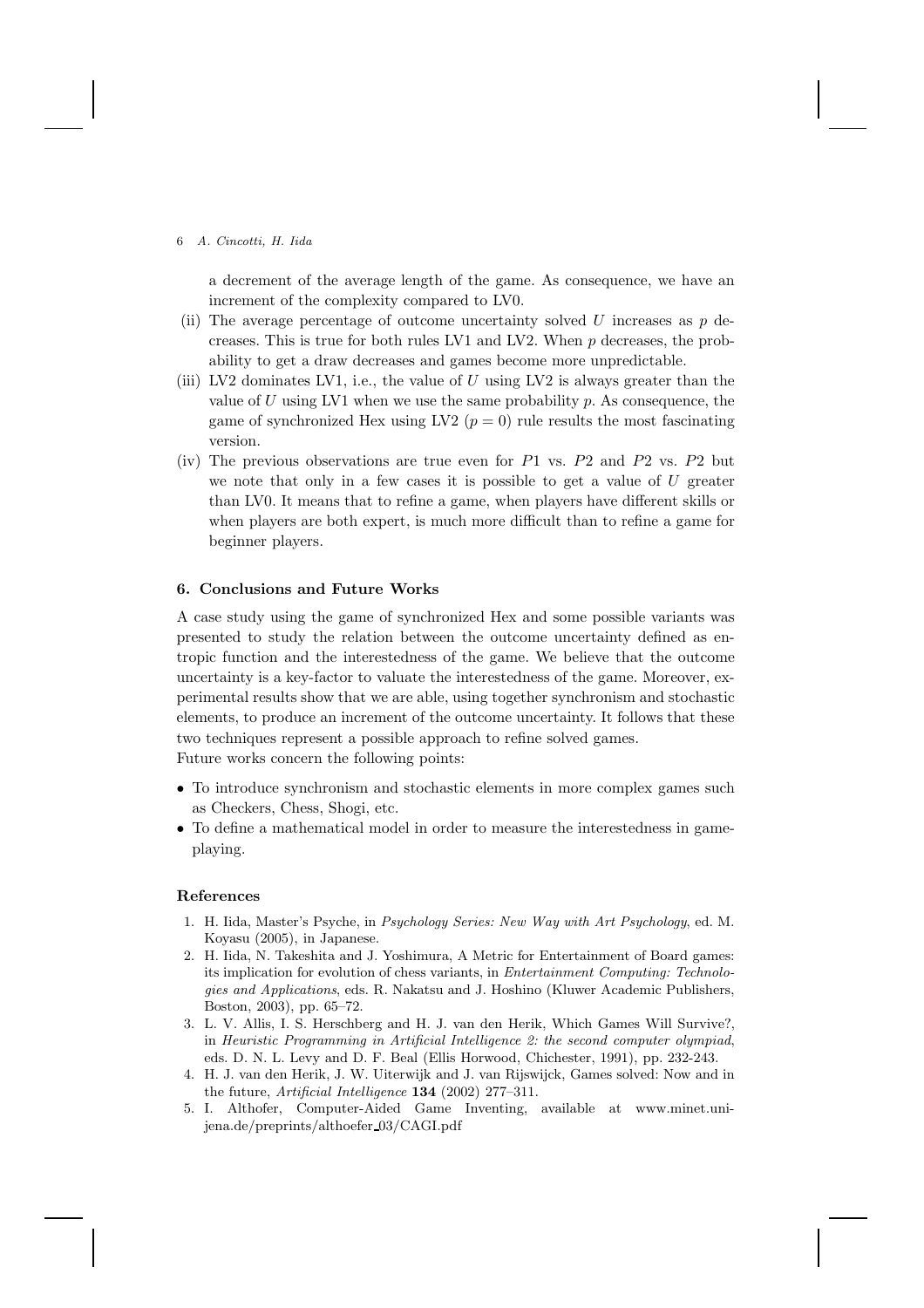Outcome Uncertainty and Interestedness in Game-Playing 7

- 6. T. Nakamura, A. Cincotti and H. Iida, The Rebirth of Solved Games, in Proc. 8th Int. Conf. on Computer Science and Informatics (CSI 2005) in conjunction with 8th Joint Conference on Information Sciences (JCIS 2005), (Salt Lake City, 2005).
- 7. C. Browne, Hex Strategy: Making the Right Connection, (A K Peters, Natick, Massachusetts, 2000).
- 8. C. Browne, Connection Games: Variations on a Theme, (A K Peters, Natick, Massachusetts, 2005).
- 9. K. Noshita, Union-Connections and Straightforward Winning Strategies in Hex, ICGA Journal 28 (2005) 3–12.
- 10. P. M´ajek and H. Iida, Uncertainty of Game Outcome, in Proc. 3rd Int. Conf. on Global Research and Education in Intelligent System, (Inter-Academia, Budapest, 2004), pp. 171–180.
- 11. G. Tesauro, Programming backgammon using self-teaching neural nets, Artificial Intelligence 134 (2002) 181–199.
- 12. S. Roman, Coding and Information Theory, (Springer-Verlag, New York, 1992).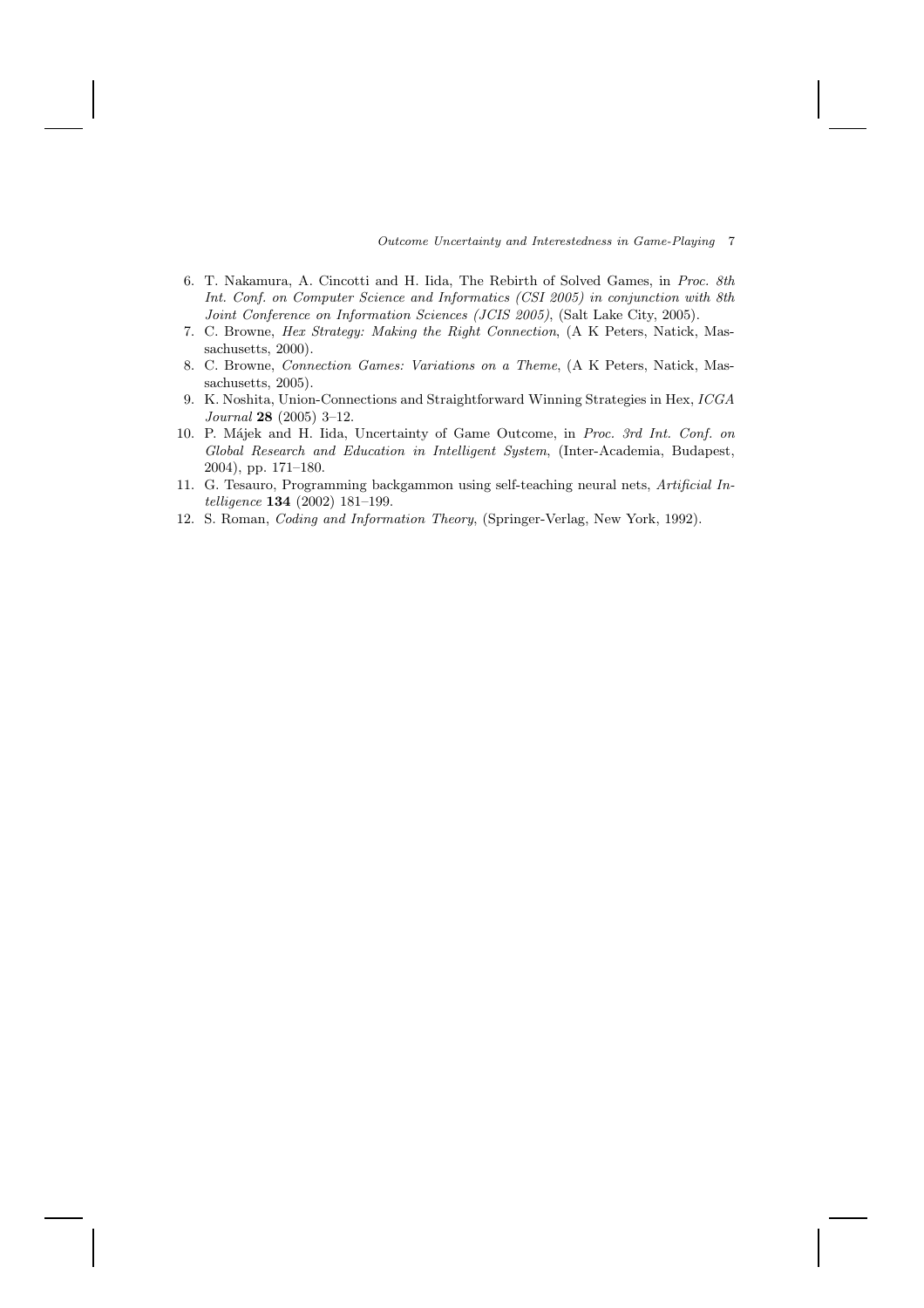

Fig. 1. Outcome uncertainty as a function of the game length (P1 vs. P1).



Fig. 2. Outcome uncertainty as a function of the game length (P1 vs. P2).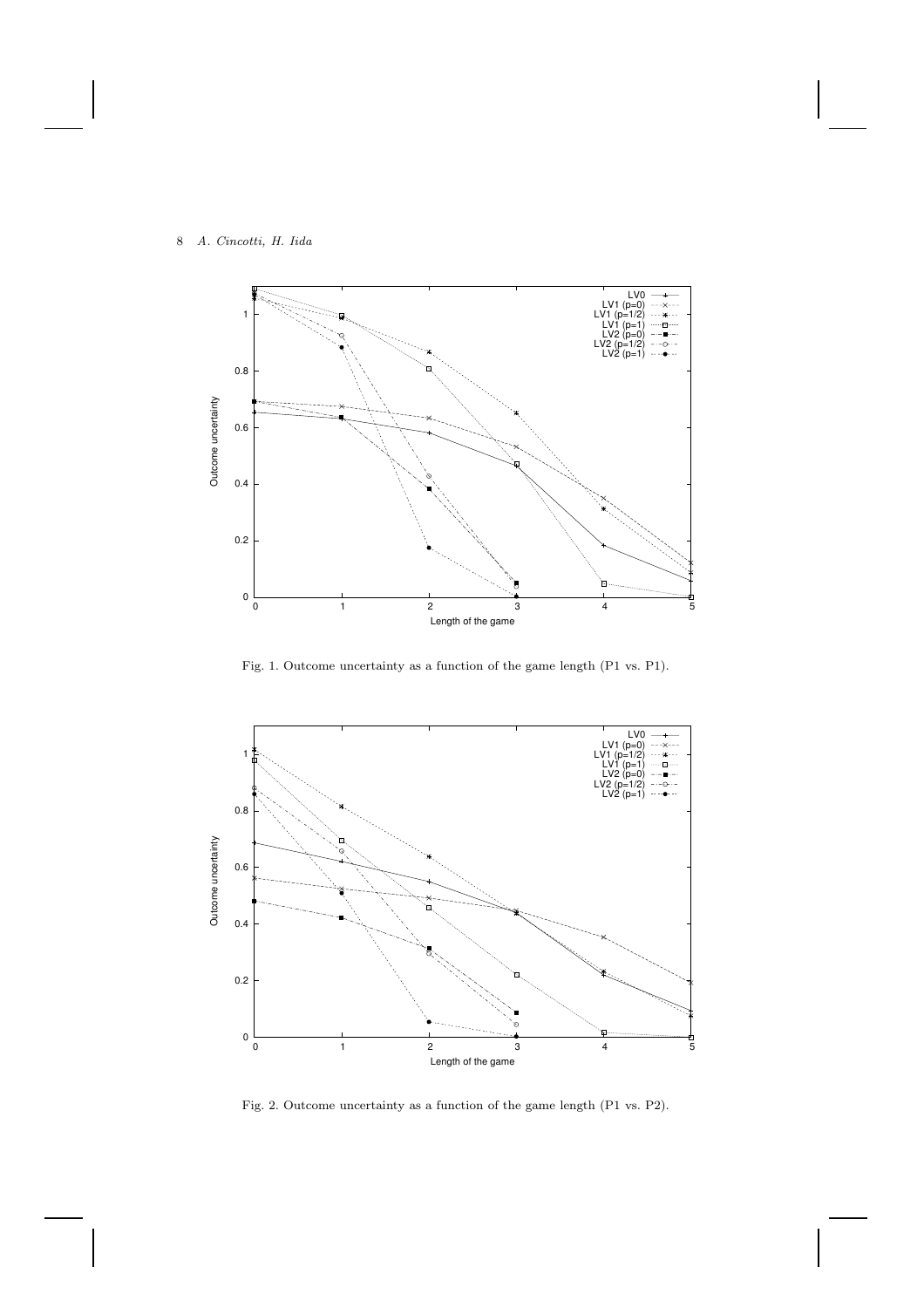

# Outcome Uncertainty and Interestedness in Game-Playing 9

Fig. 3. Outcome uncertainty as a function of the game length (P2 vs. P2).

|                 | B     | D   | $B^D$      | $U(\%)$ |
|-----------------|-------|-----|------------|---------|
| LV <sub>0</sub> | 20.5  | 5.3 | $1.1e + 7$ | 18.0    |
| LV1 $(p = 0)$   | 20.7  | 5.4 | $1.3e + 7$ | 33.0    |
| LV1 $(p = 0.5)$ | 20.8  | 5.2 | $8.2e + 6$ | 20.5    |
| LV1 $(p = 1)$   | 21.0  | 5.0 | $5.1e + 6$ | 4.2     |
| LV2 $(p = 0)$   | 430.9 | 3.1 | $1.5e + 8$ | 47.8    |
| LV2 $(p = 0.5)$ | 434.1 | 3.0 | $1.1e + 8$ | 35.5    |
| LV2 $(p = 1)$   | 438.4 | 3.0 | $8.9e + 7$ | 15.6    |

Table 1. Comparison of Hex variants (P1 vs P1).

Table 2. Comparison of Hex variants (P1 vs P2).

|                 | B     | D   | $B^D$      | $U(\%)$ |
|-----------------|-------|-----|------------|---------|
| LV <sub>0</sub> | 20.3  | 5.6 | $1.9e + 7$ | 18.2    |
| LV1 $(p = 0)$   | 20.4  | 5.9 | $6.6e + 7$ | 23.2    |
| LV1 $(p = 0.5)$ | 21.0  | 5.3 | $1.0e + 7$ | 14.3    |
| LV1 $(p = 1)$   | 21.2  | 5.1 | $5.1e + 6$ | 1.5     |
| LV2 $(p = 0)$   | 426.6 | 3.2 | $3.5e + 8$ | 32.5    |
| LV2 $(p = 0.5)$ | 437.0 | 3.1 | $1.5e + 8$ | 22.8    |
| LV2 $(p = 1)$   | 443.1 | 3.0 | $8.6e + 7$ | 4.6     |
|                 |       |     |            |         |